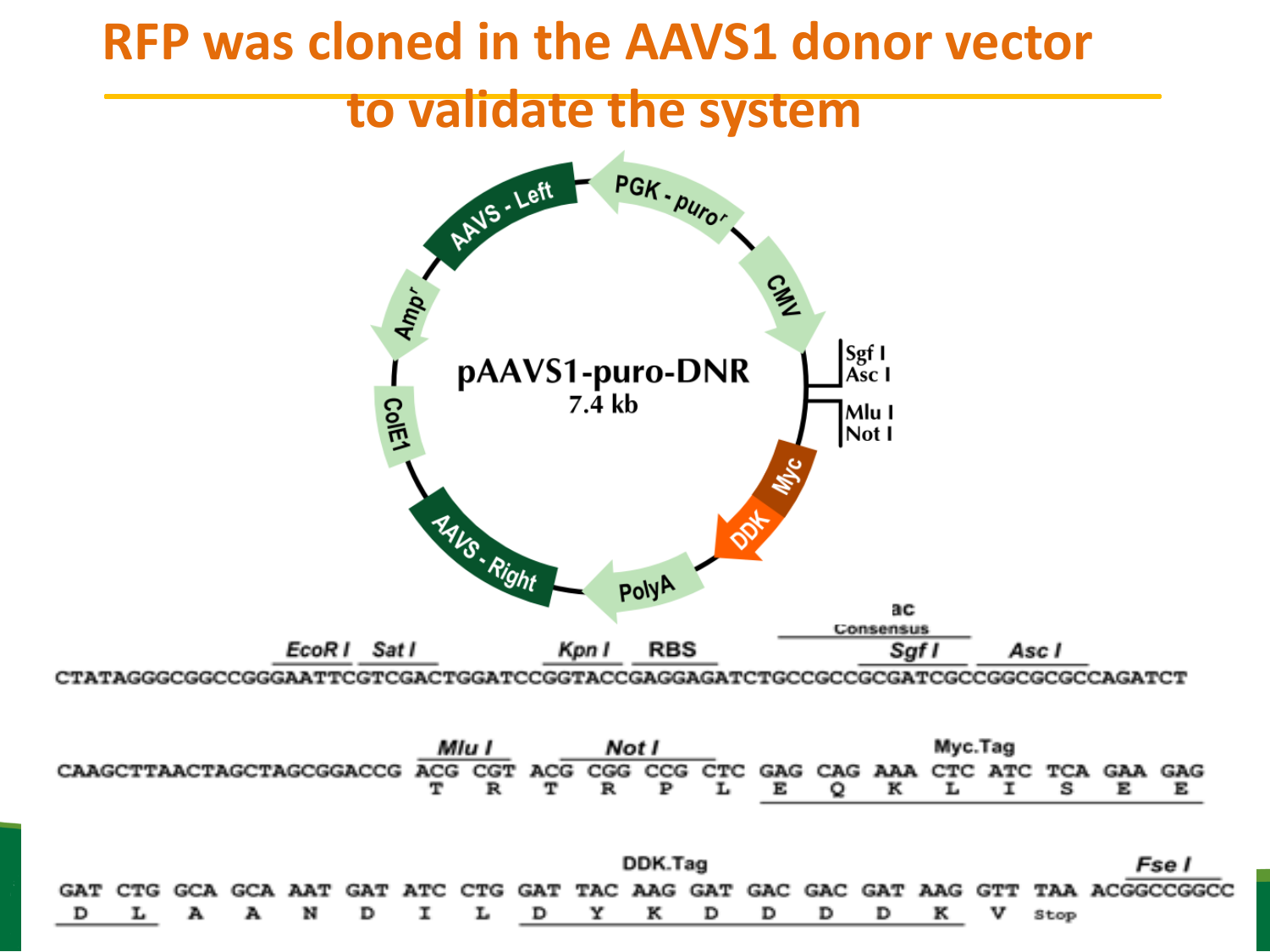# **Four AAVS1 target sequences were cloned in**

### **pCas-Guide vector:**

| pCas-Guide-AAV1 T1 | <b>GTTAATGTGGCTCTGGTTCT</b> |
|--------------------|-----------------------------|
| pCas-Guide-AAV1 T2 | GAGAACCAGAGCCACATTAA        |
| pCas-Guide-AAV1 T3 | ACAGTGGGGCCACTAGGGAC        |
| pCas-Guide-AAV1 T4 | <b>TGTCCCTAGTGGCCCCACTG</b> |



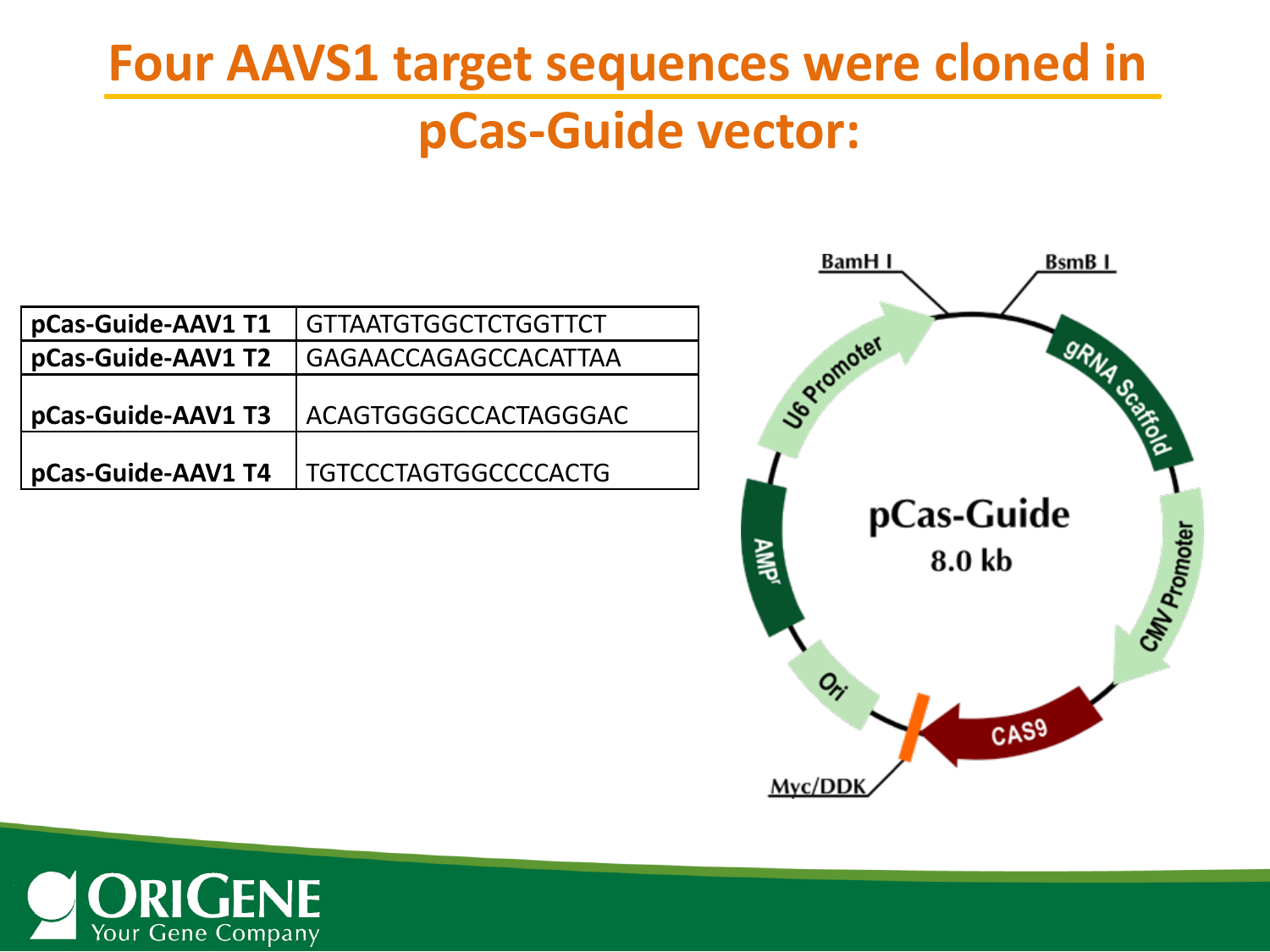### **CRISPR/Cas Safe-harbor AAVS1 system**



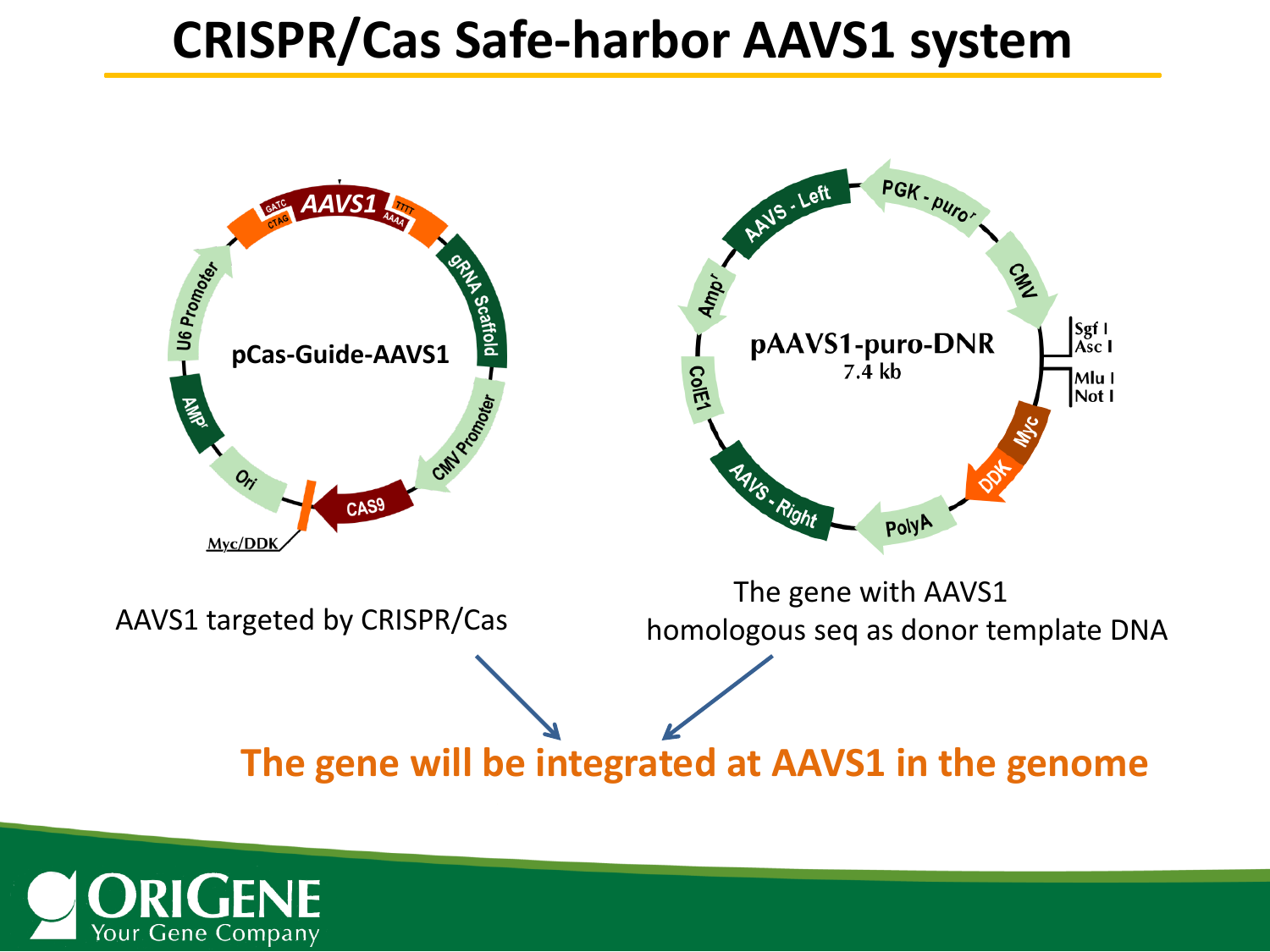## **RFP Fluorescence after cotransfection of pCas-Guide-AAVS1 and pAAVS1-RFP-DNR**



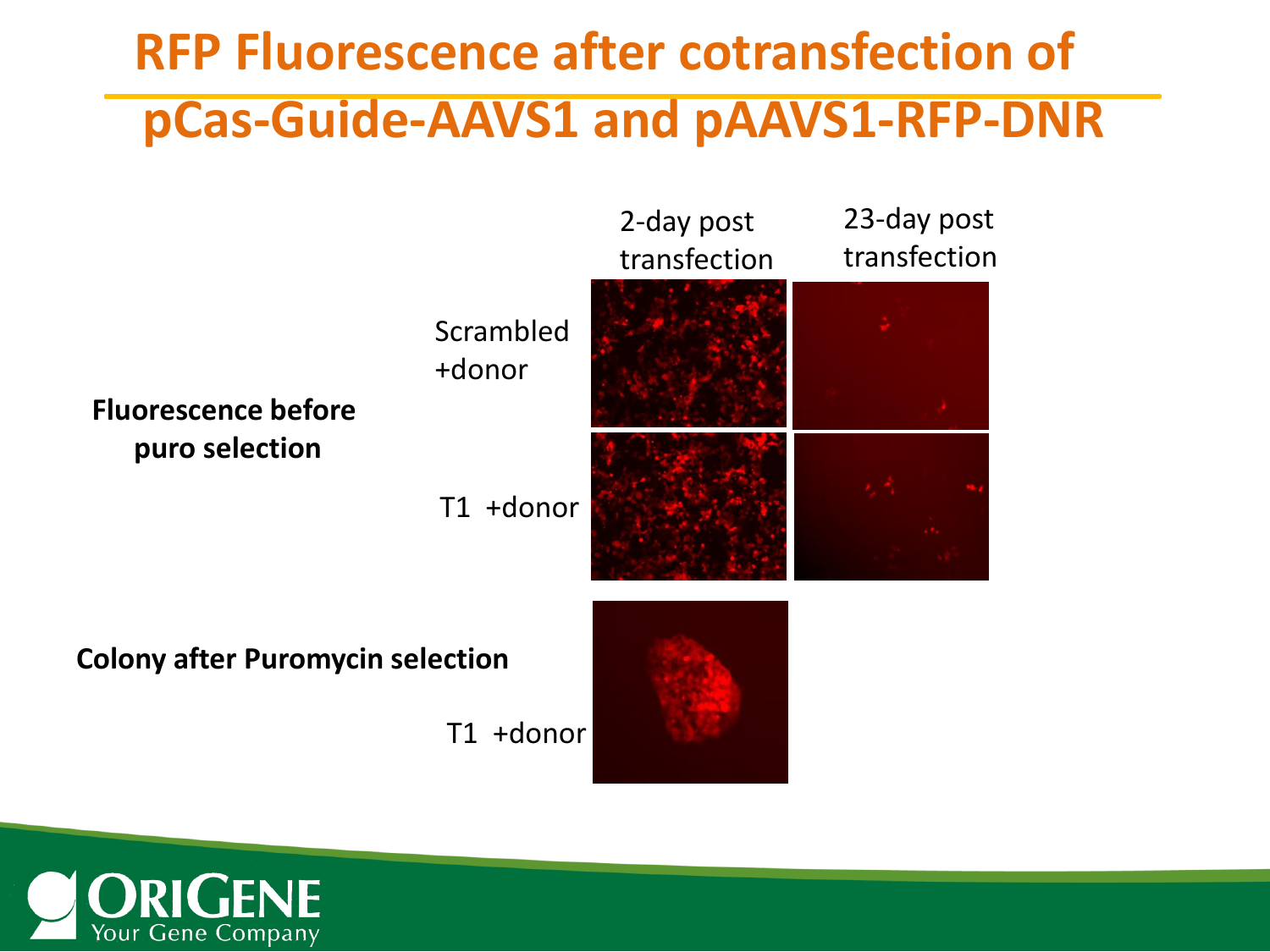## **Genomic PCR primers to detect the RFP cassette integration at AAVS1 site**

#### **RFP cassette Inserted at AAVS1**



F: forward primer R: reverse primer

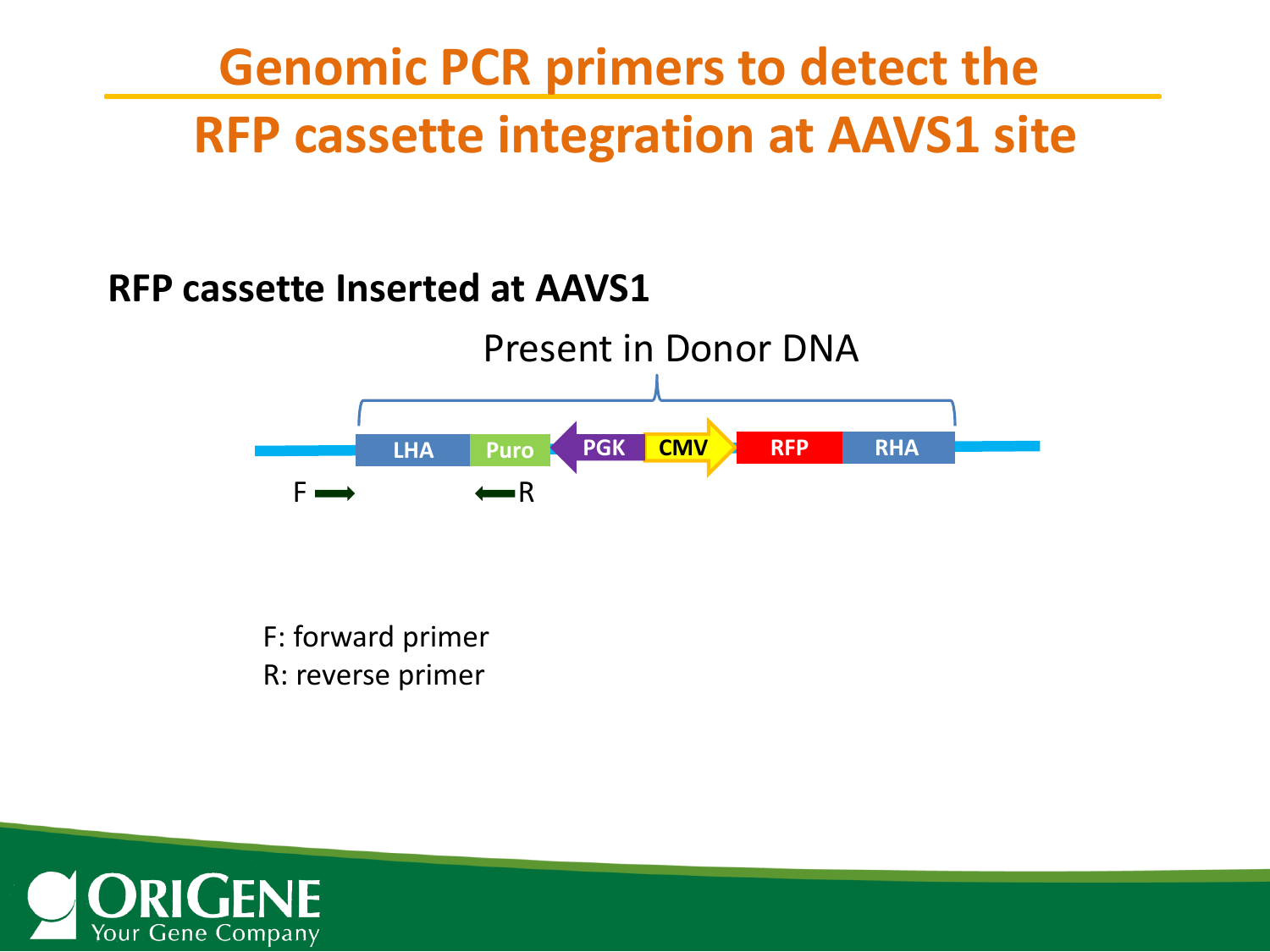### **Nested Genomic PCR Before Puro Selection**



- 1 . Scrambled +donor
- 2. pCas-Guide T1 +donor
- 3. pCas-Guide T2 +donor
- 4. pCas-Guide T3 +donor
- 5. pCas-Guide T4 +donor
- 6. HEK293T DNA

HEK293T cells were cotransfected with AAVS1 gRNA and RFP donor constructs. 5 days later, genomic DNA was extracted and nested genome PCR was performed to detect the integration of the RFP cassette.

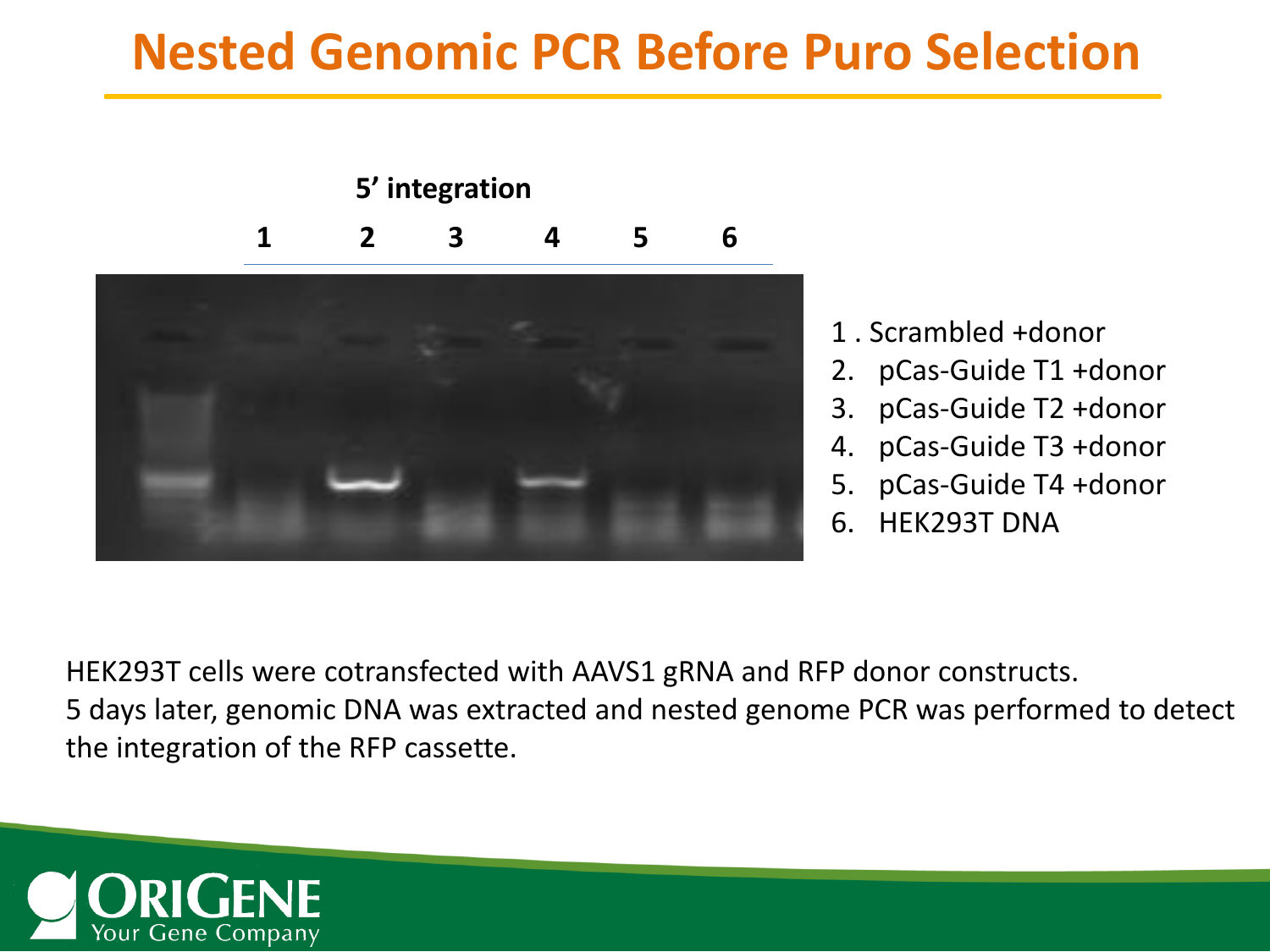### **Genomic PCR from 5 puro positive colonies**

#### (from pCas-Guide-AAVS1 T1 + RFP donor transfected cells)



#### **1 2 3 4 5**

HEK293T cells were cotransfected with AAVS1 gRNA and RFP donor vectors; cells were passaged for around 20 days, then applied to puro selection.

5 single cell colonies were isolated for each transfection group.

Genomic PCR was performed using single cell colonies from pCas-Guide-AAVS1 T1 and RFP donor cotransfection. Two out 5 puro+ colonies amplified the correct PCR products.